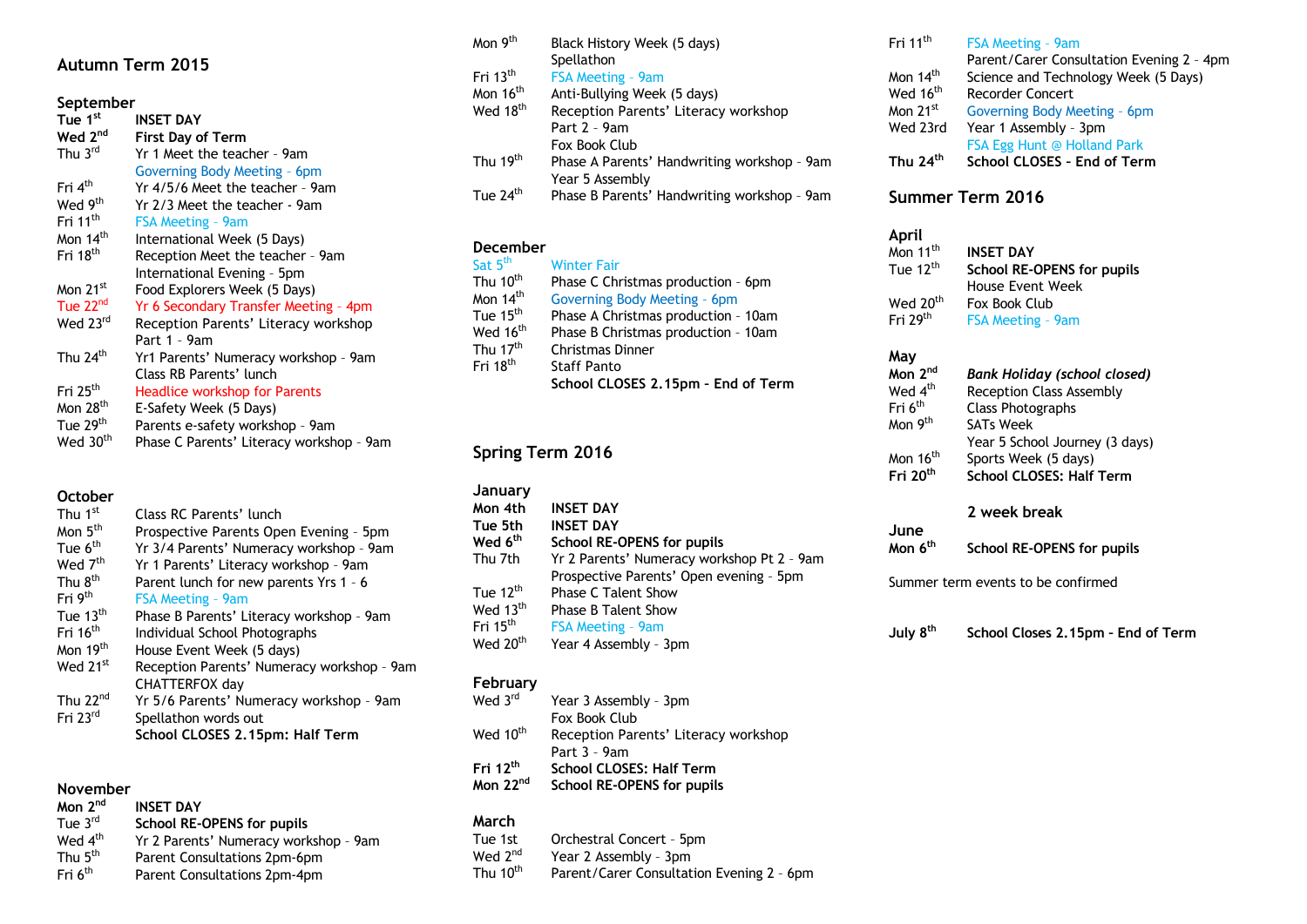# **Classes 2015/2016**

| Reception | RB        | Vicki Bird         |
|-----------|-----------|--------------------|
| Reception | <b>RC</b> | Jemma Clark        |
| Year 1    | 1H        | Sarah Hollingworth |
| Year 1    | 1B        | Alexandra Bagge    |
| Year 2    | 2В        | Poppy Butt         |
| Year 2    | 2DB       | Daniel Brown       |
| Year 3    | 3B        | Valentina Buchanan |
| Year 3    | 3F        | Natasha Flood      |
| Year 4    | 4T        | Abigail Thatcher   |
| Year 4    | 4W        | Sara Wiseman       |
| Year 5    | 5J        | Geraldine Johnson  |
| Year 5    | 5P        | Kelly Parkhouse    |
| Year 6    | 6HR       | Hannah Rickman     |
| Year 6    | 6G        | Eleanor Goldsmith  |

\* Festival of Music events throughout the year will replace Music week.

**Please read the weekly newsletter and check the website for details of events, visits etc. Also follow us on Twitter #FoxSchoolW8**